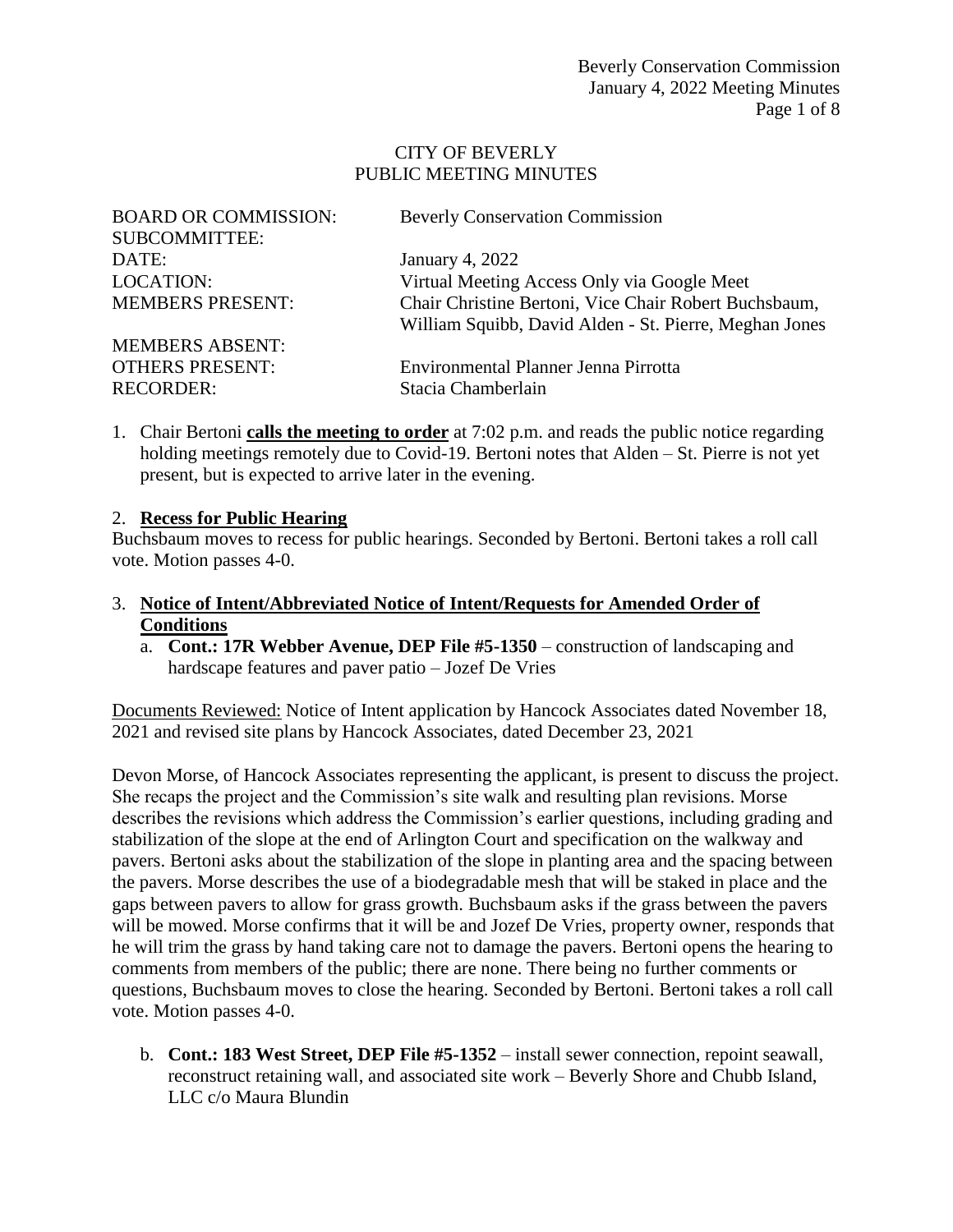Documents Reviewed: Notice of Intent application and site plans by Griffin Engineering Group, dated November 18, 2021

Bob Griffin of Griffin Engineering is on call to discuss the project. He recaps the proposed project and the Commission's site visit. He notes that there is no Chapter 91 license for the property and that according to his research all of the property lies outside the Chapter 91 jurisdiction except one small corner of the waterfront property. Griffin describes details on the proposed pavers, noting that water would infiltrate through the gaps. Griffin reports that the landscape architect researched red maples and they have some salt tolerance. Buchsbaum suggested that there may be better choices for this area that are more salt tolerant and suggests a survivorship clause if the owner is insistent on planting a red maple tree.

There being no further comments and questions from Commissioners or staff, Bertoni opens the hearing to members of the public; there are none. There being no further comments or questions, Buchsbaum moves to close the hearing. Seconded by Jones. Bertoni takes a roll call vote. Motion passes 4-0.

c. **New: 42 Whitehall Circle,** *No DEP File # as of posting* – construction of in-ground pool, landscaping, and associated appurtenances – Michael & Naomi Goldman

Documents Reviewed: Notice of Intent application and site plans by Griffin Engineering Group, dated December 17, 2021

Pirrotta reads the legal notice. Bob Griffin of Griffin Engineering, representing the applicant, describes the proposed project for the installation of the pool and associated site work. Griffin notes that an Order of Conditions was issued for the construction of the house; a pool was originally proposed but was then removed from the project through issuance of a minor modification to the Order. Buchsbaum asks about water infiltration between the patio pavers. Squibb asks about the need for fill to be brought in. Bertoni asks about the increase in impervious area within the 50-Foot No Build Zone and for the impact table to be shown on the plan. Bertoni asks about alternatives to reducing the amount of work in the No Build Zone and information on pool drawdown. The Commission agrees that a site visit would be helpful and schedules a site visit for Saturday, January 8, 2022, at 8:00am. Bertoni opens the hearing to comments or questions from members of the public; there are none. There being no further comments or questions, Squibb moves to continue the hearing to the January 25, 2022 meeting. Seconded by Buchsbaum. Bertoni takes a roll call vote. Motion passes 4-0.

## 4. **Reconvene Regular Meeting**

Squibb moves to reconvene the regular meeting. Seconded by Buchsbaum. Bertoni takes a roll call vote. Motion passes 4-0.

- 5. **Requests for Determination of Applicability**
	- a. **Cont.: 9 Melvin Avenue** demolish an existing house Kevin Hios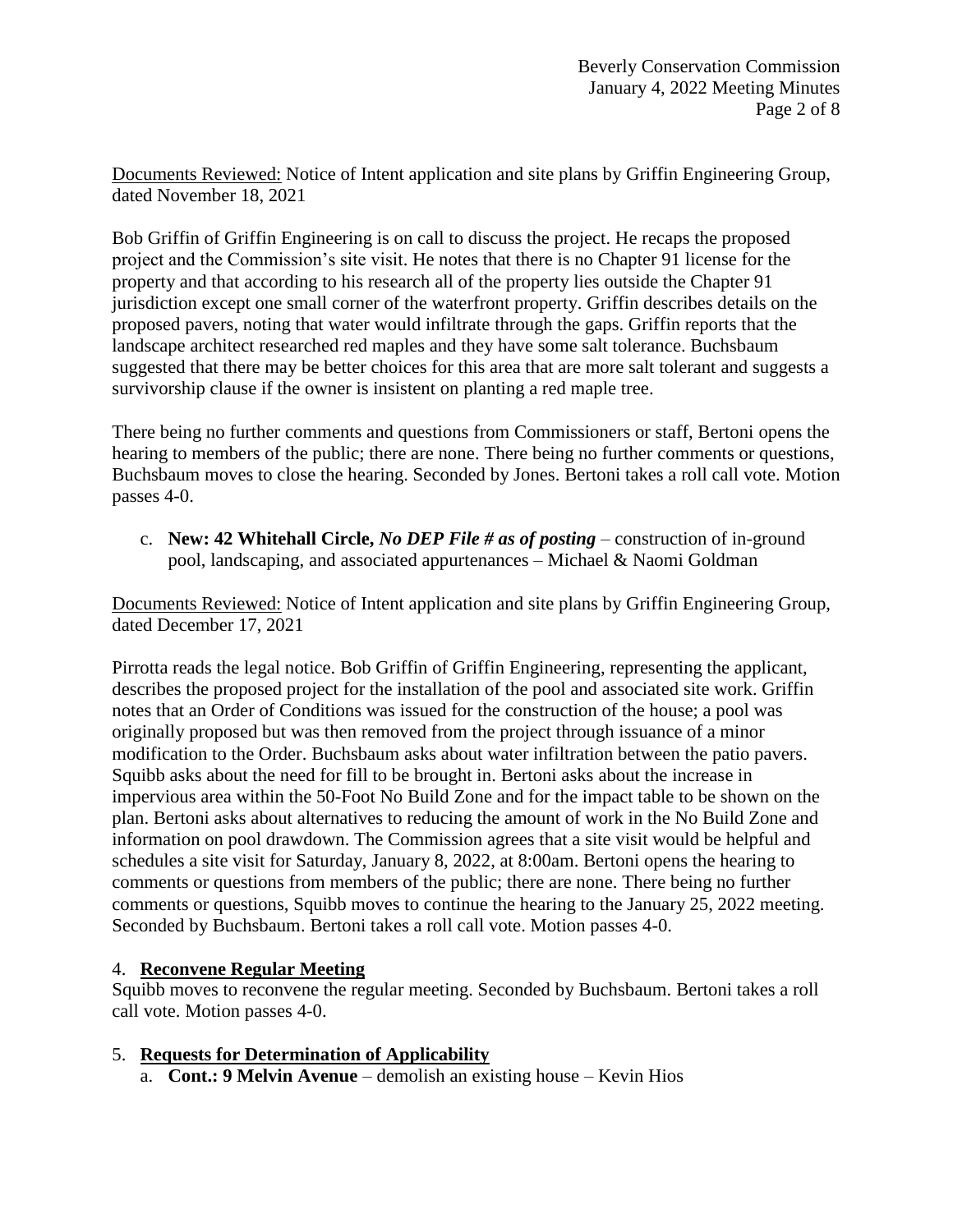Documents Reviewed: Request for Determination of Applicability application and attachments, by Kevin Hios, dated November 1, 2021

Pirrotta reports that the applicant requested a continuation of this topic to the next regular meeting in order to provide more information as requested by the Commission. Squibb moves to continue this item to the January 25, 2022 meeting. Seconded by Buchsbaum. Bertoni takes a roll call vote. Motion passes 4-0.

b. **New: 289 Hale Street** – conduct 5 geotechnical borings to inform future restoration – Endicott College c/o Rick Gagnon

Documents Reviewed: Request for Determination of Applicability application and plans by Foth Engineering, dated December 7, 2021

Pirrotta reads the legal notice. Benjamin Foley of Foth Engineering, representing the applicant, describes the proposed geotechnical investigation work. Foley explains that a Notice of Intent would be filed for the complete culvert repair work, but first they need to collect information to inform the design plans. Bertoni asks about the Thissell Marsh restoration project, as an Order of Conditions had been issued for this in 2008. Members discuss why the restoration project was not undertaken. Buchsbaum suggests the proponent consider a future option of daylighting the stream as part of the restoration work. Squibb recalls the stream outlet was plugged in fall of 2020 and that the stream may need clearing. Bertoni asks about how spoils from the borings would be handled, noting that the spoils should be put back in the hole or otherwise be removed from the site and not spread back on the surface. There being no further comments or questions, Squibb moves to issue a Negative 2 and 3 Determination, with the conditions as discussed. Seconded by Bertoni. Bertoni takes a roll call vote. Motion passes 4-0.

c. **New: 6 Holding Street** – tree removal, stump grinding, and fence repair – Thomas Frost

Documents Reviewed: Request for Determination of Applicability application and plan, dated December 17, 2021

Pirrotta reads the legal notice. Owner Thomas Frost provides an overview of the proposed work. Pirrotta shares photos from her site visit and the Commission discusses whether erosion controls are needed for the stump removal. Frost describes that the contractor can do the work from the upland side of the property and does not need to cross the wetland or remove the smaller trees to complete the work. There being no further comments or questions, Jones moves to issue a Negative 3 Determination with the conditions as discussed. Seconded by Buchsbaum. Bertoni takes a roll call vote. Motion passes 4-0.

#### \*\**Alden - St. Pierre arrives to the meeting***\*\***

d. **New: 4 Chase Terrace** – construct entryway deck and complete foundation work – Arsenio Delarosa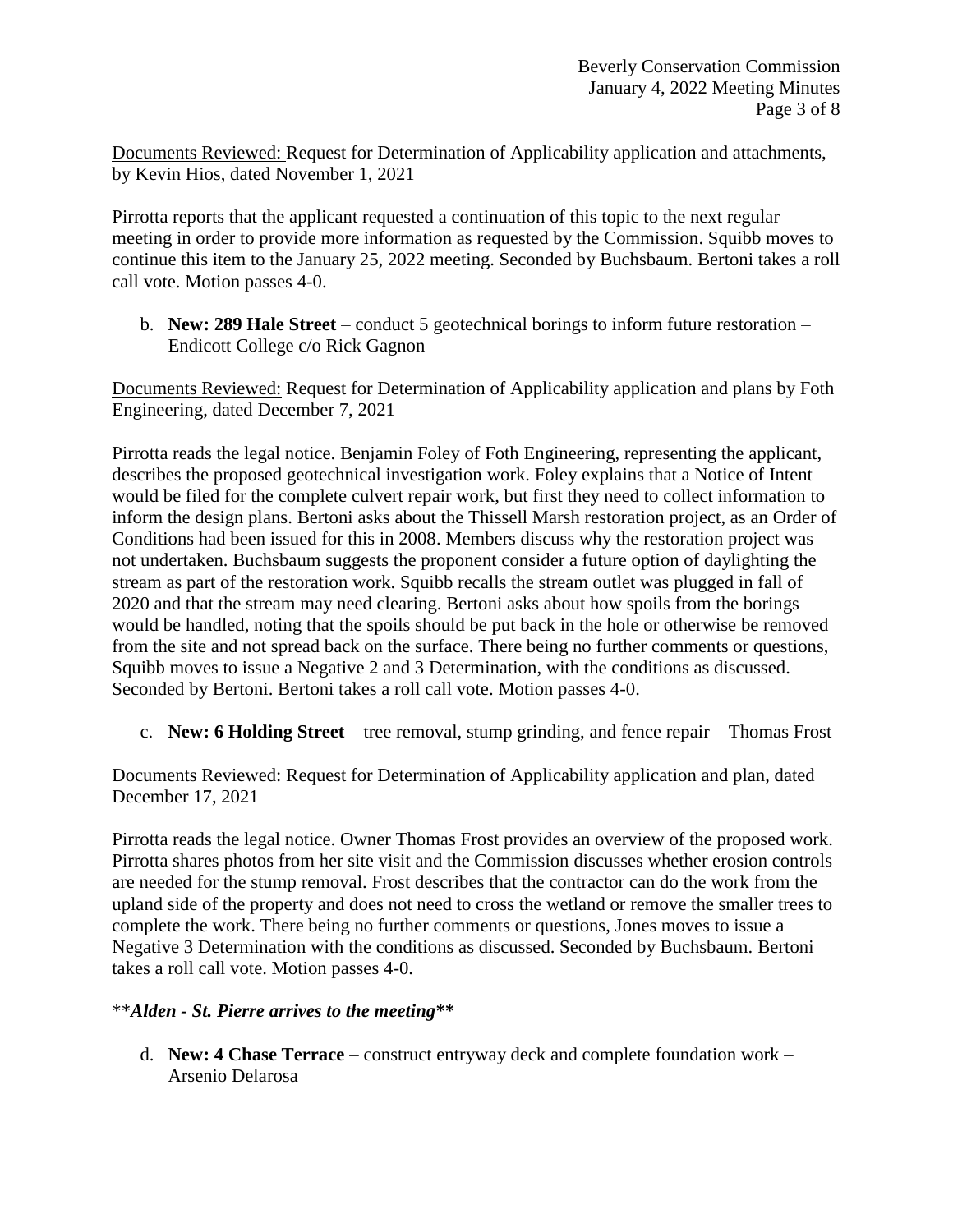Documents Reviewed: Request for Determination of Applicability application and plans, dated December 16, 2021

Pirrotta reads the legal notice. Owner Arsenio Delarosa is present to discuss the proposed project. Pirrotta displays the plans on screen along with photos from her site visit. Buchsbaum asks about the distance from the resource area. Delarosa says that Pirrotta informed him that the property is within the 200-Foot Riverfront Area. He explains that straw wattle would be installed and no heavy machinery would be used. Bertoni asks for clarification about the portions of work that are within the Commission's jurisdiction, as much of the work appears to be interior renovations. The Commission clarifies that the work on the porch and entry deck are applicable to the RDA, but the interior work is not subject to the Commission's review and approval. There being no further comments or questions, Alden - St. Pierre moves to issue a Negative 2 and 3 Determination, with the conditions as discussed. Seconded by Buchsbaum. Bertoni takes a roll call vote. Motion passes 5-0.

#### 6. **Request for Certificate of Compliance**

a. **Cont.: 181 Elliott Street, DEP File #5-558** – repave parking lot, install landscaping and lighting, grading, and remove building – Beverly Commerce Park, LLP

Documents Reviewed: Request for Certificate of Compliance, by Cummings Properties, LLC, dated November 12, 2021

Damien Savoie of Cummings Properties, representing the applicant, explains the request and the additional information that was provided, including site photos and other plans in the vicinity of the project. An as built plan was never produced for this project after the work was completed, and then subsequent projects were approved and completed in the vicinity. Savoie explains therefore that the current conditions of the site do not reflect the as built condition at the time of the project completion from ~20 years ago. Buchsbaum moves to issue a complete Certificate of Compliance, with the perpetual conditions A2 and H4. Seconded by Alden - St. Pierre. Bertoni takes a roll call vote. Motion passes 5-0.

b. **Cont.: 181 Elliott Street, DEP File #5-609** – remove silt from pond and repair eroded bank – Beverly Commerce Park, LLP

Documents Reviewed: Request for Certificate of Compliance, by Cummings Properties, LLC, dated November 12, 2021

Damien Savoie of Cummings Properties, representing the applicant describes the request, including additional information provided. As with the above request for Certificate of Compliance, subsequent projects at the site complicated the ability to produce an as built plan showing the conditions of the site at the time, since the work was completed about 20 years ago. The Commission notes that the information and past photos provided do appear to show that the work was completed, but that present day conditions of the pond show that there is now a build of sediments again. Savoie notes that Cummings does want the sediments to be removed from the pond. Buchsbaum states that sediment is more of an aesthetics issue. Bertoni notes that the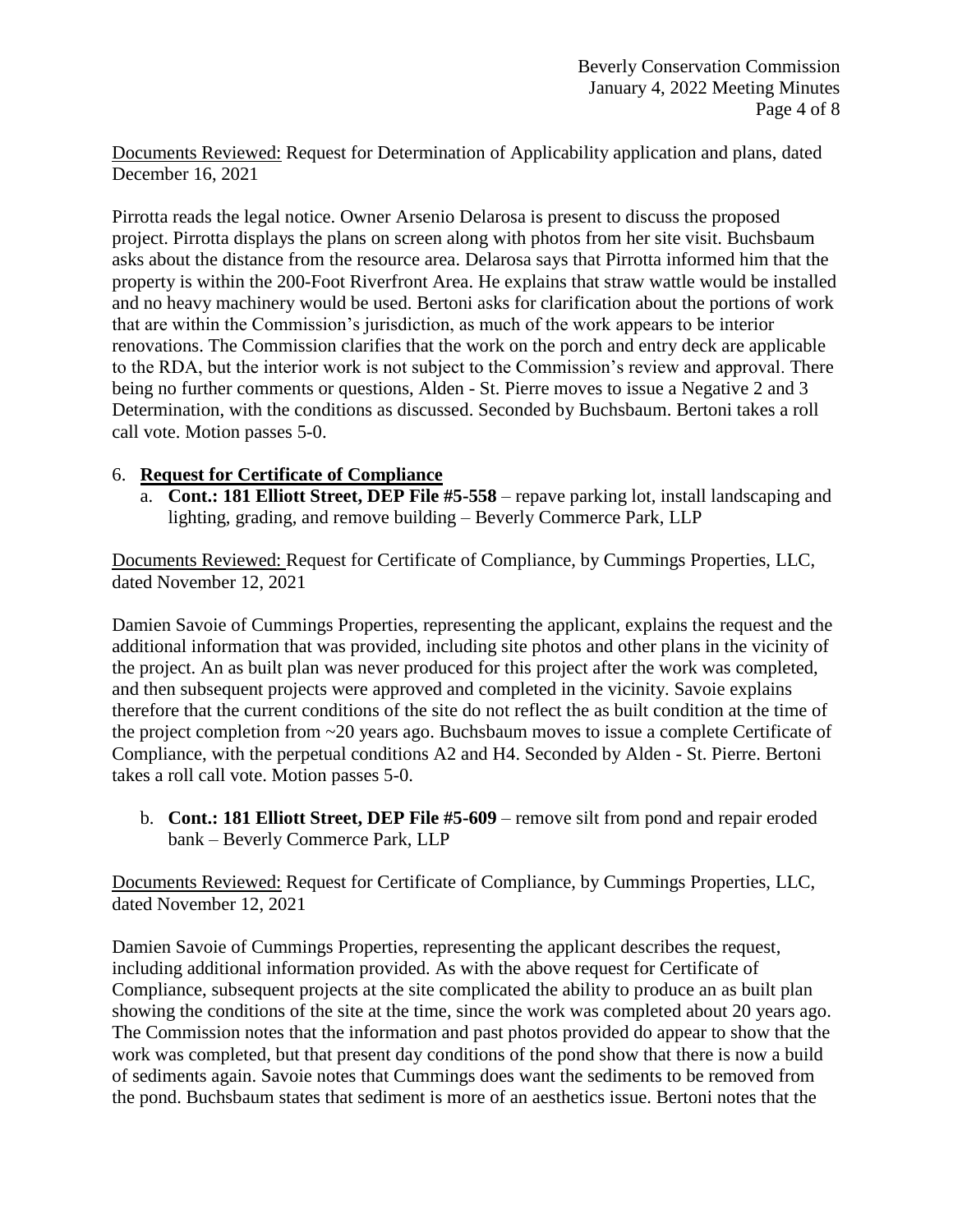Commission was not provided with any information regarding the location of any dredged material disposal, which was part of Special Condition #4. Savoie confirms that there is no information on this. Buchsbaum moves to issue a complete Certificate of Compliance, with perpetual conditions A2 and H4. Seconded by Alden-St. Pierre. Bertoni takes a roll call vote. Motion passes 5-0.

c. **Cont.: 17R Webber Avenue, DEP File #5-1242** – construct new house with associated utilities, and appurtenances and removal of two abandoned structures – Jozef De Vries

Documents Reviewed: Request for Certificate of Compliance and as-built plan, by Hancock Associates, dated November 18, 2021

Devon Morse of Hancock Associates representing the applicant recaps the request and the Commission's site visit. Bertoni asks Commissioner's thoughts on closing out this project, and whether it's better to wait until after the work on the new Order for DEP File #5-1350 is complete. Morse confirms that this is a request for a partial Certificate of Compliance, but that they defer to the Commission on this decision. Pirrotta adds that some of the conditions will not be met at this point, including treatment for Japanese knotweed. Bertoni agrees that the Commission could issue a partial Certificate of Compliance now and a complete Certificate later once the work under the new Order is complete. Members discuss the portions of work that are complete and remain. Buchsbaum moves to issue a partial Certificate of Compliance. Seconded by Alden-St. Pierre. Bertoni takes a roll call vote. Motion passes 5-0.

d. **New: 116 West Street, DEP File #5-848** –construct a single family house, driveway, and associated utilities – Daniel and Lisa Carnevale

Documents Reviewed: Request for Certificate of Compliance and as-built plan, by Griffin Engineering Group, dated December 14, 2021

Bob Griffin of Griffin Engineering Group is present to present to request, and the property owner, and the owners' attorney, Tom Alexander, are also on the call. Griffin explains the project history including the Superseding Order issued by the state DEP and the Enforcement Order that was issued related to the construction of the shed. Bertoni asks about the state Certificate of Compliance and the information that received relative to the Certificate of Compliance request per the Superseding Order. Griffin notes that they received the same documents and that the state issued the Certificate of Compliance already. Bertoni asks about diminished flood storage, as the as built plan shows a greater elevation than proposed. Owner Daniel Carnevale clarifies that beach sand was displaced onto the property during storms, and that the city, unbeknownst to him, put fill on the property as part of sewer repair work. Bertoni requests a file copy of the plan indicating the 50-Foot No Build Zone. Buchsbaum asks about the mitigation plantings. Pirrotta points out that the "grassy strip" is in an area that previously called for plantings. Squibb asks if this grass path can be replanted, per earlier mitigation planting requirements. Griffin agrees. Commissioners think that an Enforcement Order is necessary to return the 25-Foot No Disturbance Zone to its natural state; ie: the removal of the grassy strip to the brook and replanting with native shrubs. Buchsbaum moves to issue an Enforcement Order,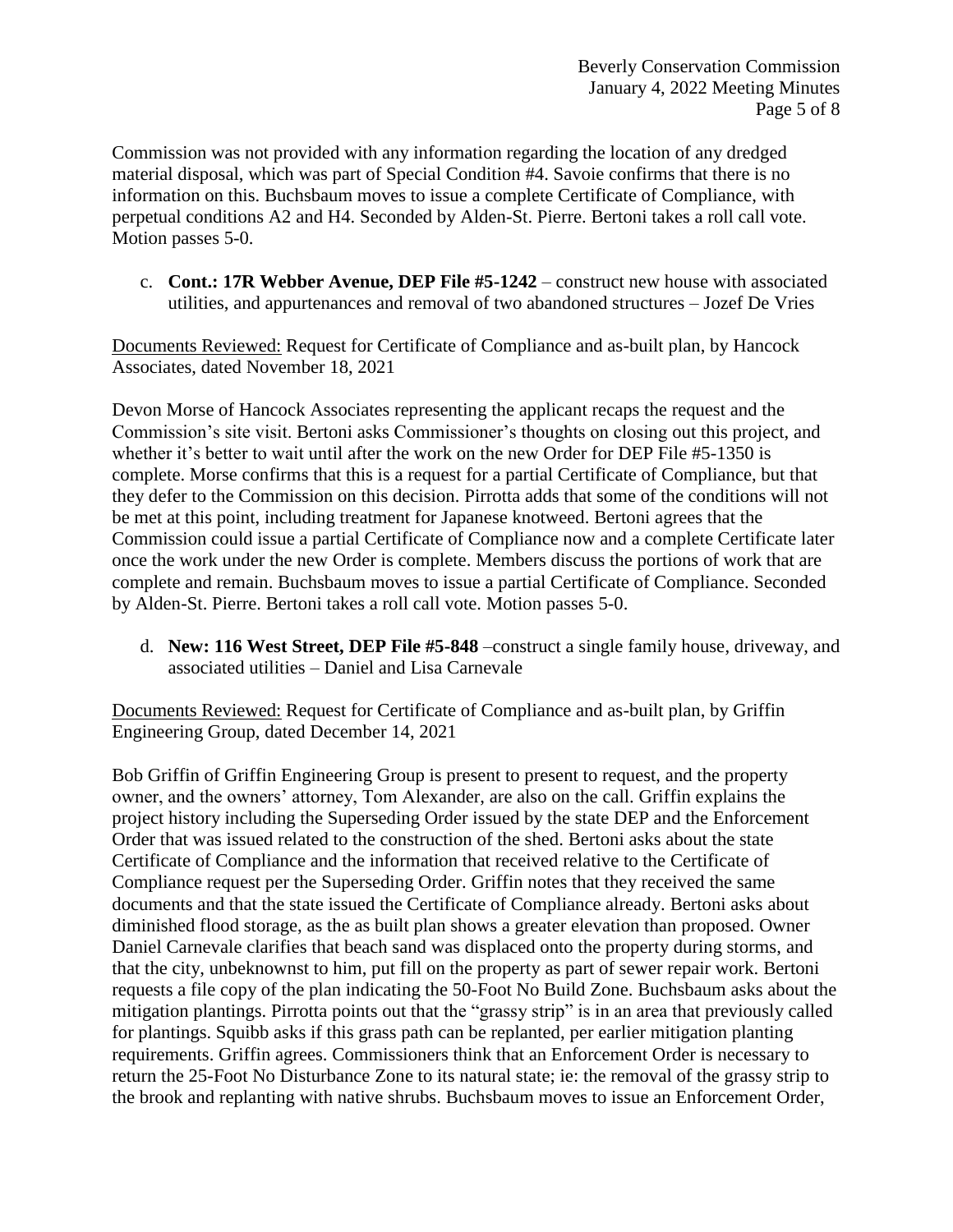Beverly Conservation Commission January 4, 2022 Meeting Minutes Page 6 of 8

requiring the restoration. Seconded by Squibb. Motion passes 5-0. Buchsbaum moves to issue a complete Certificate of Compliance, with perpetual conditions #41 - 44. Seconded by Alden - St. Pierre. Bertoni takes a roll call vote. Motion passes 5-0.

### 7. **Old/New/Other Business**

- a. **Enforcement Orders**
	- i. **Cont.: 0 Netherton Avenue**

Documents Reviewed: Topographic Plan of Land by Hancock Associates, dated July 14, 2021

Pirrotta updates the Commission on the current status of the restoration. The property owner has notified Pirrotta that removal work has not yet begun, but that a contractor has been selected and fill removal is expected to begin soon and that staff from Hancock Associates will observe as fill is pulled back from the wetland. Pirrotta plans to be there as well. She asks if the Commission has further suggestions on issuing a ratified Enforcement Order. Bertoni says a restoration plan should be provided soon. Squibb suggests having the plan for the February 8, 2022, meeting. Buchsbaum moves to amend the Enforcement Order to include the receipt of a restoration plan by February 1, 2022. Seconded by Bertoni. Bertoni takes a roll call vote. Motion passes 5-0.

## ii. **Cont.: 82 River Street**

Documents Reviewed: Letter from DeRosa Environmental, dated November 23, 2021

Pirrotta reports that the project representative requested that this discussion be continued until the next meeting, due to a meeting conflict. Buchsbaum moves to continue until the January 25, 2022 meeting. Seconded by Alden - St. Pierre. Bertoni takes a roll call vote. Motion passes 5-0.

# b. **Potential Violations, If Any**

## i. **340 Old Essex Road**

Pirrotta informs the Commission about a recent Enforcement Order she issued for new work observed including fence installation and driveway installation. She has not yet received a response from the owner, but will arrange a site inspection when possible. Alden - St. Pierre moves to amend the Enforcement Order to requesting that the applicant attend the Commission's next meeting on January 25, 2022, to discuss the project and receive additional directives. Seconded by Buchsbaum. Bertoni takes a roll call vote. Motion passes 5-0.

## ii. **7 Netherton Avenue**

Pirrotta updates the Commission on the status of the restoration plan and that she has not received a response from the property owner regarding the restoration that was required per the Enforcement Order. Pirrotta will follow up.

## c. **Tree Removal Requests, If Any**

i. **56 West Street, Liz Gibbons**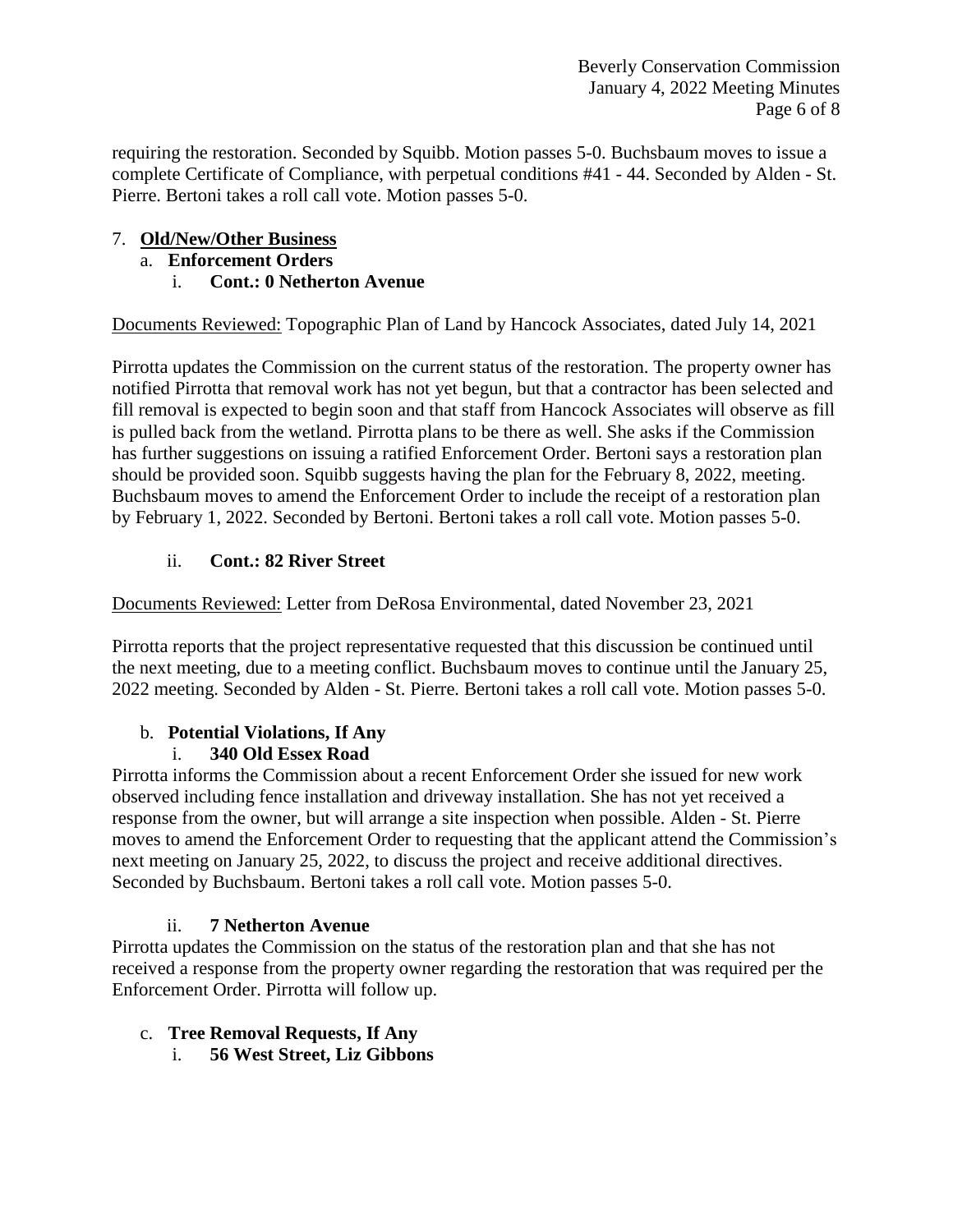Pirrotta describes the request for the removal of two Norway maple trees and displays photos from her site visit. Alden - St. Pierre moves to approve the removal of the trees with the standard conditions. Seconded by Buchsbaum. Bertoni takes a roll call vote. Motion passes 5-0.

### ii. **17 Riverview Street, Libby Jones**

Pirrotta describes the request for the removal of four trees including three Norway maples and one black cherry tree. Pirrotta displays photos from her site visit and describes the site conditions. Commission members express concern with the removal of the trees and potential destabilization of the slope. The Commission discusses allowing the trees to sucker/regrow so that the roots would continue to hold the slope in place. Alden - St. Pierre moves to approve the removal of the trees with the standard conditions, as well as a condition for the owner to monitor stability of the slope and to report back to the Commission in two years. Seconded by Buchsbaum. Bertoni takes a roll call vote. Motion passes 5-0.

#### d. **Conservation Commission Officer election**

Members discuss their support for the continuation of Christine Bertoni as Chairperson of the Commission. Buchsbaum moves to re-elect Bertoni to the position of Chairperson. Seconded by Alden - St. Pierre. Motion passes 5-0.

Members discuss their support for the continuation of Robert Buchsbaum as Vice-Chairperson. Squibb moves to re-elect Buchsbaum to the position of Vice-Chairperson. Seconded by Alden - St. Pierre. Motion passes 5-0.

#### e. **Other: Discussion or Action Items Related to Commission Business, Correspondence, etc. Received/Issued After Publication of Agenda, If Any** i. **Sterling YMCA single light pole installation recommendation**

Pirrotta informs the Commission that the YMCA seeks input for the installation of a new light post in the area near their newly installed sign at the property entrance, at 254 Essex Street. The Commission agrees that a minor project permit would be appropriate and recommends "dark sky" practices be incorporated.

#### ii. **Common Lane amphibian crossing**

Pirrotta updates the Commission on the amphibian tunnel crossing on Common Lane and that volunteers are sought for monitoring use of the tunnel. She solicits members' interest in volunteer capacity for monitoring during the spring migration period.

## f. **Expenditure Approvals, If Any**

Squibb moves to approve the \$6,000 annual administrator's stipend. Seconded by Buchsbaum. Bertoni takes a roll call vote. Motion passes 5-0.

Buchsbaum moves to approve the expenditure of \$64.94 to the Conservation Administrator for November and December 2021 mileage accumulated for carrying out Conservation Commission business (85.4 miles for November 2021 and 58.9 miles for December 2021 at \$0.45/mile). Seconded by Squibb. Motion passes 5-0.